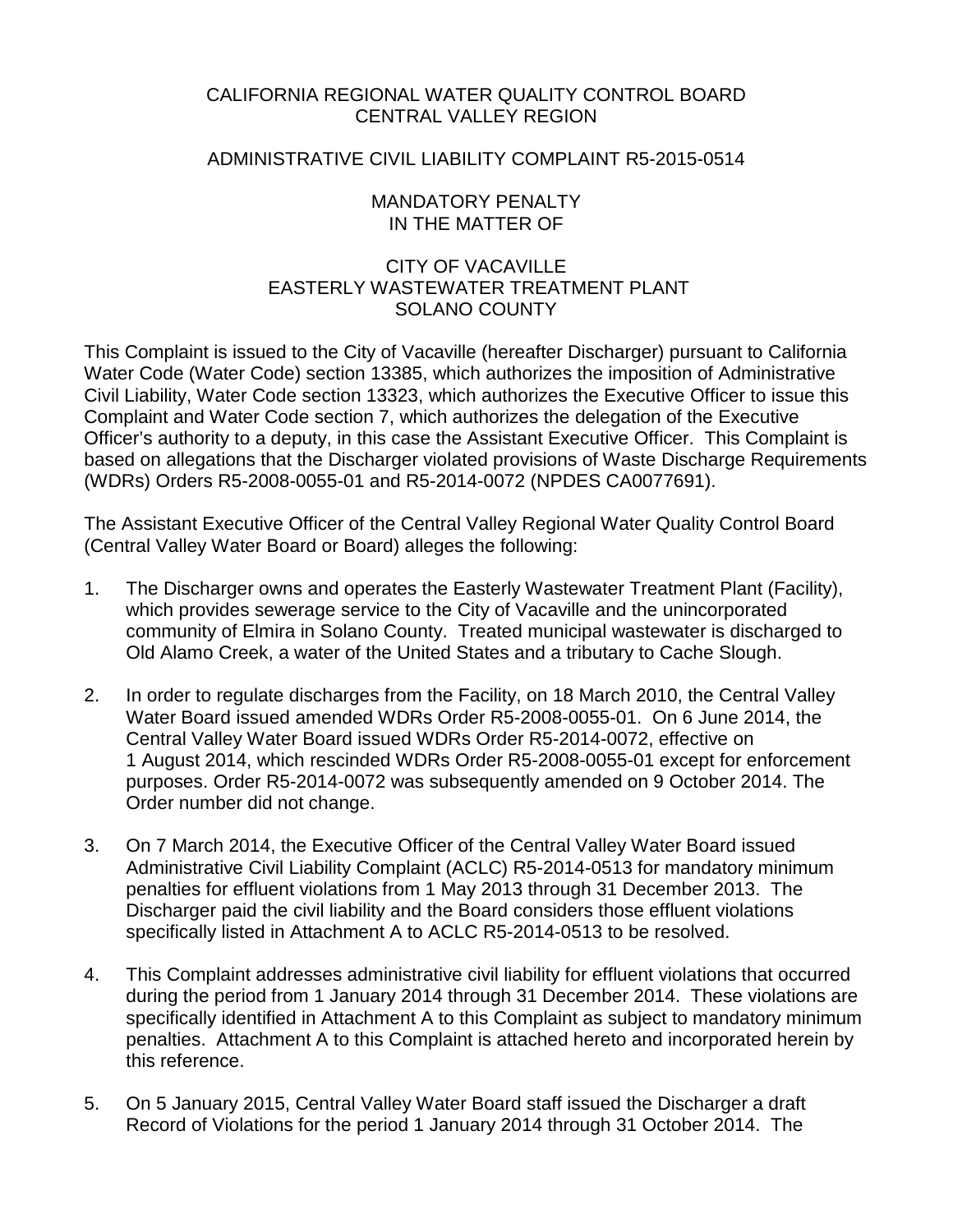Discharger did not submit any comments regarding the alleged violations. This Complaint extends the period through 31 December 2014.

6. Water Code section 13385(h) and (i) require assessment of mandatory penalties and state, in part, the following:

Water Code section 13385(h)(1) states:

Notwithstanding any other provision of this division, and except as provided in subdivisions  $(i)$ ,  $(k)$ , and  $(l)$ , a mandatory minimum penalty of three thousand dollars (\$3,000) shall be assessed for each serious violation.

Water Code section 13385 (h)(2) states:

For the purposes of this section, a "serious violation" means any waste discharge that violates the effluent limitations contained in the applicable waste discharge requirements for a Group II pollutant, as specified in Appendix A to Section 123.45 of Title 40 of the Code of Federal Regulations, by 20 percent or more or for a Group I pollutant, as specified in Appendix A to Section 123.45 of Title 40 of the Code of Federal Regulations, by 40 percent or more.

Water Code section 13385 subdivision (i)(1) states, in part:

Notwithstanding any other provision of this division, and except as provided in subdivisions (j), (k), and (l), a mandatory minimum penalty of three thousand dollars (\$3,000) shall be assessed for each violation whenever the person does any of the following four or more times in any period of six consecutive months, except that the requirement to assess the mandatory minimum penalty shall not be applicable to the first three violations:

- A) Violates a waste discharge requirement effluent limitation.
- B) Fails to file a report pursuant to Section 13260.
- C) Files an incomplete report pursuant to Section 13260.
- D) Violates a toxicity effluent limitation contained in the applicable waste discharge requirements where the waste discharge requirements do not contain pollutant-specific effluent limitations for toxic pollutants.
- 7. Water Code section 13323 states, in part:

Any executive officer of a regional board may issue a complaint to any person on whom administrative civil liability may be imposed pursuant to this article. The complaint shall allege the act or failure to act that constitutes a violation of law, the provision authorizing civil liability to be imposed pursuant to this article, and the proposed civil liability.

- 8. WDRs Order R5-2008-0055-01 Effluent Limitations IV.A.1., include, in part, the following effluent limitations:
	- b. The Discharger shall maintain compliance with the following effluent limitations from May 1 through October 31 when discharging to Old Alamo Creek…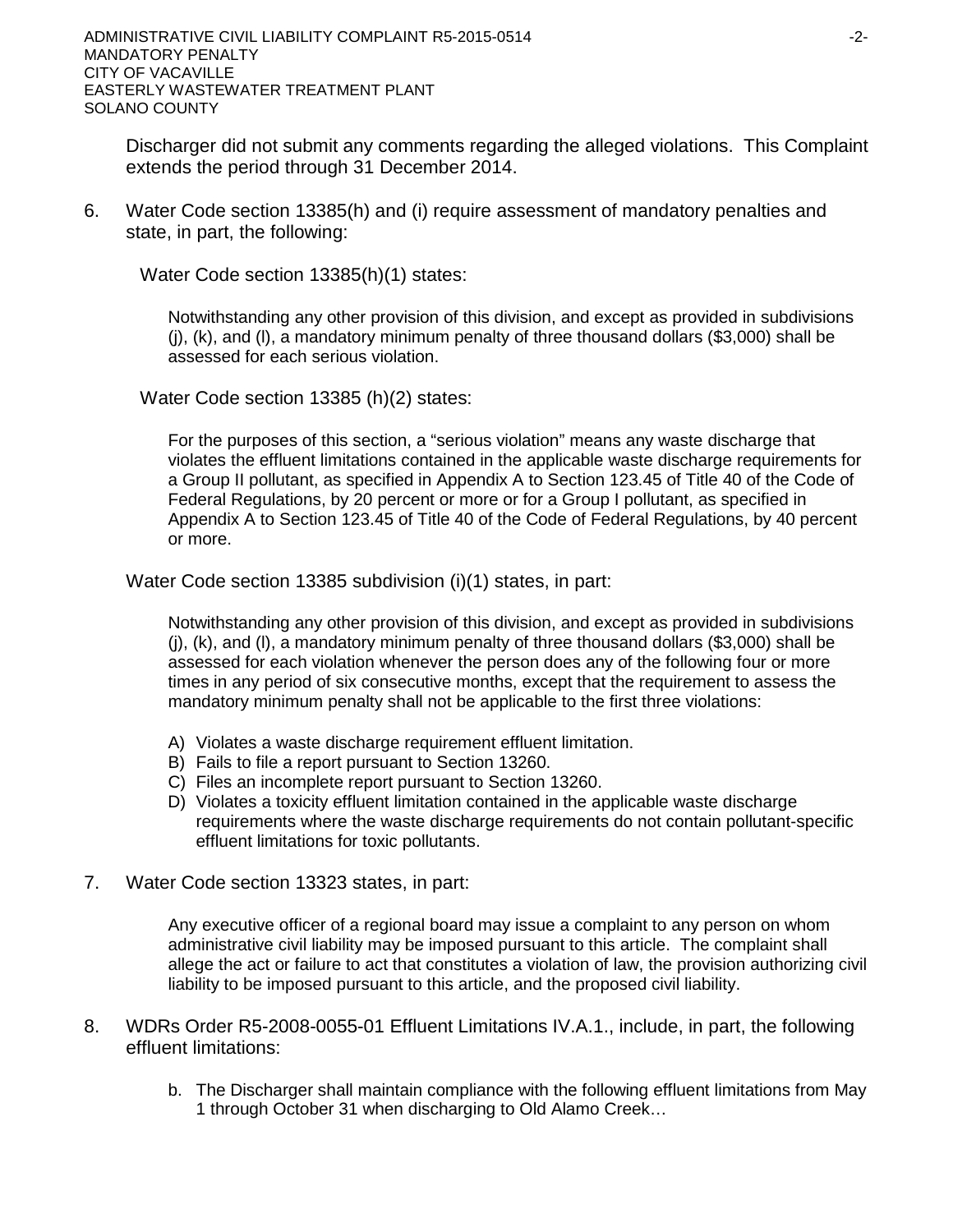|                                                                                                                                  |              | <b>Effluent Limitations</b> |                                |  |  |  |
|----------------------------------------------------------------------------------------------------------------------------------|--------------|-----------------------------|--------------------------------|--|--|--|
| <b>Parameter</b>                                                                                                                 | <b>Units</b> | Average<br><b>Monthly</b>   | <b>Maximum</b><br><b>Daily</b> |  |  |  |
| Total Trihalomethanes <sup>2</sup>                                                                                               | ua/L         |                             | 122                            |  |  |  |
| -2<br>The total THMs concentration shall be the sum of bromoform, chloroform,<br>chlorodibromomethane, and dichlorobromomethane. |              |                             |                                |  |  |  |

9. WDRs Order R5-2014-0072 Effluent Limitations IV.A.1, include, in part, the following effluent limitations:

|                  |         | <b>Effluent Limitations</b> |                   |                         |  |  |
|------------------|---------|-----------------------------|-------------------|-------------------------|--|--|
| <b>Parameter</b> | Units   | Average<br><b>Monthly</b>   | Average<br>Weekly | Maximum<br><b>Daily</b> |  |  |
| Ammonia, total   | ma/L    | 1.4                         | --                | 2.3                     |  |  |
| (as N)           | lbs/day | 175                         | --                | 288                     |  |  |

- 10. According to the Discharger's self-monitoring reports, the Discharger committed two (2) serious Group I violations of the above effluent limitations contained in WDRs Order R5-2014-0072, as shown in Attachment A. These violations are defined as serious because measured concentrations of Group I constituents exceeded maximum prescribed levels in WDRs Order R5-2014-0072 by 40 percent or more. The mandatory minimum penalty for these serious violations is **six thousand dollars (\$6,000)**.
- 11. According to the Discharger's self-monitoring reports, the Discharger committed one (1) non-serious violation of the above effluent limitations contained in Order R5-2008-0055-01. This non-serious violation is not subject to mandatory penalties under Water Code section 13385 subdivision (i)(1) because the violation was not preceded by three or more similar violations within a six-month period.
- 12. The total amount of the mandatory penalties assessed for the alleged effluent violations is **six thousand dollars (\$6,000).** As stated herein, a detailed list of the alleged effluent violations is included in Attachment A. This Complaint addresses administrative civil liability for violations that are specifically identified in Attachment A as subject to mandatory minimum penalties.
- 13. On 14 February 2014, the Executive Officer designated Andrew Altevogt, Assistant Executive Officer, as the Lead Prosecution Officer for all enforcement matters originating in the Rancho Cordova Office. The 14 February 2014 Delegation of Authority also authorizes Andrew Altevogt to issue Administrative Civil Liability Complaints.
- 14. Issuance of this Administrative Civil Liability Complaint to enforce Water Code Division 7, Chapter 5.5 is exempt from the provisions of the California Environmental Quality Act (Pub. Resources Code section 21000 et seq.), in accordance with California Code of Regulations, title 14, section 15321(a)(2).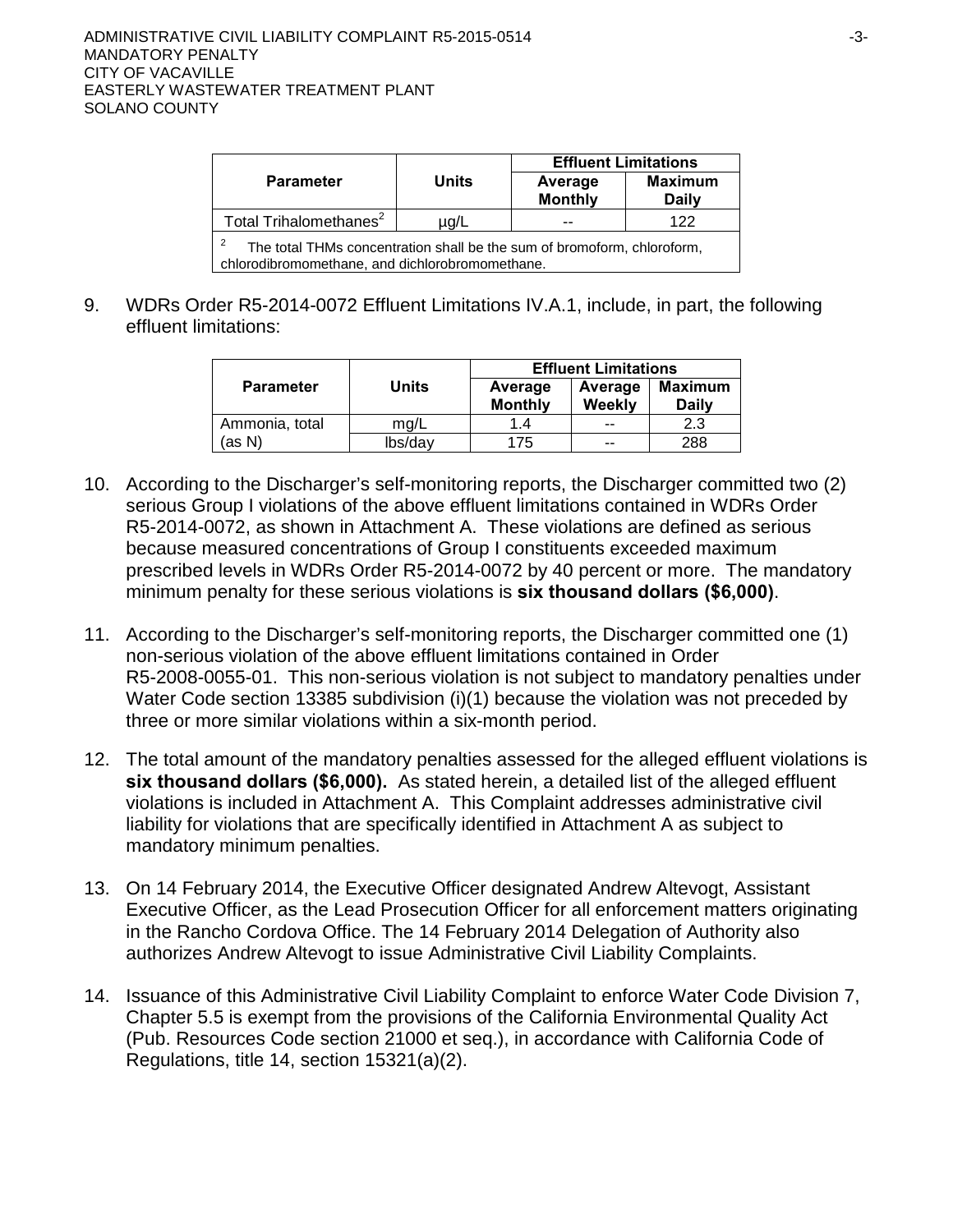# **CITY OF VACAVILLE IS HEREBY GIVEN NOTICE THAT:**

- 1. The Assistant Executive Officer of the Central Valley Water Board proposes that the Discharger be assessed an Administrative Civil Liability in the amount of **six thousand dollars (\$6,000)**.
- 2. A hearing on this matter will be held at the Central Valley Water Board meeting scheduled on **4/5 June 2015**, unless the Discharger does one of the following by **3 April 2015**:
	- a) Waives the hearing by completing the attached form (checking off the box next to Option 1) and returning it to the Central Valley Water Board. In addition, submits payment for the proposed civil liability of **six thousand dollars (\$6,000)** to the State Water Board with a copy of the check to the Central Valley Water Board; or
	- b) Requests to engage in settlement discussions by checking the box next to Option 2 on the attached form, and returning it to the Board along with a letter describing the issues to be discussed. The Central Valley Water Board must agree to the postponement; or
	- c) Requests to delay the hearing by checking off the box next to Option 3 on the attached form, and returning it to the Board along with a letter describing the proposed length of delay and the issues to be discussed. The Central Valley Water Board must agree to the postponement.
- 3. If a hearing on this matter is held, the Central Valley Water Board will consider whether to affirm, reject, or modify the proposed Administrative Civil Liability, or whether to refer the matter to the Attorney General for recovery of judicial civil liability.
- 4. If this matter proceeds to hearing, the Assistant Executive Officer reserves the right to amend the proposed amount of civil liability to conform to the evidence presented, including but not limited to, increasing the proposed amount to account for the costs of enforcement (including staff, legal and expert witness costs) incurred after the date of the issuance of this Complaint through completion of the hearing.

*Original signed by* ANDREW ALTEVOGT, Assistant Executive Officer

> 9 March 2015 DATE

Attachment A: Record of Violations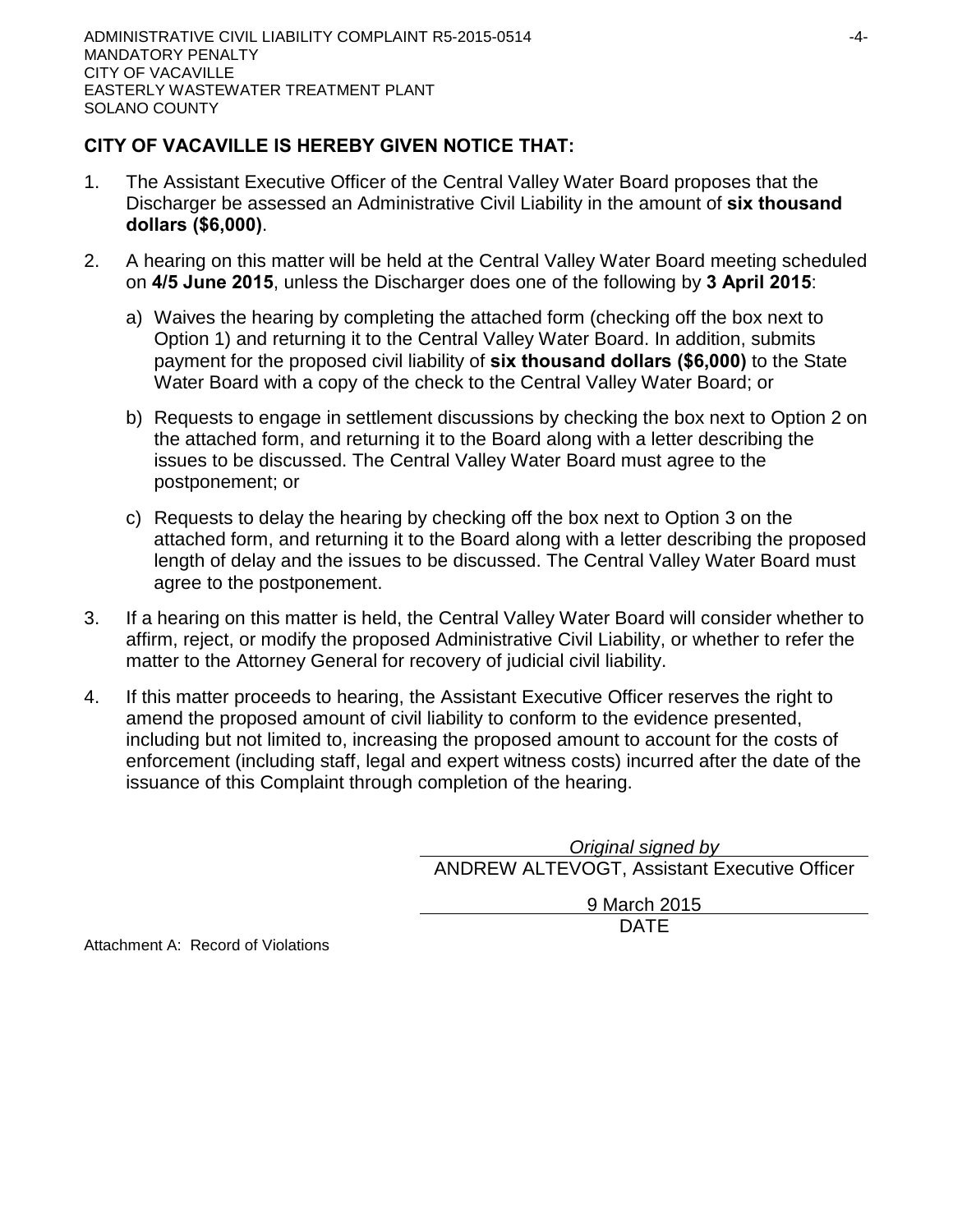#### **WAIVER FORM FOR ADMINISTRATIVE CIVIL LIABILITY COMPLAINT**

By signing this waiver, I affirm and acknowledge the following:

I am duly authorized to represent the City of Vacaville (hereafter Discharger) in connection with Administrative Civil Liability Complaint R5-2015-0514 (hereafter Complaint). I am informed that California Water Code section 13323, subdivision (b), states that, "a hearing before the regional board shall be conducted within 90 days after the party has been served. The person who has been issued a complaint may waive the right to a hearing."

### **□** *(OPTION 1: Check here if the Discharger waives the hearing requirement and will pay in full.)*

- a. I hereby waive any right the Discharger may have to a hearing before the Central Valley Water Board.
- b. I certify that the Discharger will remit payment for the proposed civil liability in the full amount of **six thousand dollars (\$6,000)** by check that references "ACL Complaint R5-2015-0514" made payable to the *State Water Pollution Cleanup and Abatement Account*. Payment must be received by the State Water Resources Control Board, Accounting Office at PO Box 1888, Sacramento. California, 95812-1888 by **3 April 2015**. The waiver and a copy of the check must be submitted to the Central Valley Water Board at 11020 Sun Center Drive #200, Rancho Cordova California, 95670 by **3 April 2015**.
- c. I understand the payment of the above amount constitutes a proposed settlement of the Complaint, and that any settlement will not become final until after a 30-day public notice and comment period. Should the Central Valley Water Board receive significant new information or comments during this comment period, the Central Valley Water Board's Assistant Executive Officer may withdraw the complaint, return payment, and issue a new complaint. I also understand that approval of the settlement will result in the Discharger having waived the right to contest the allegations in the Complaint and the imposition of civil liability.
- d. I understand that payment of the above amount is not a substitute for compliance with applicable laws and that continuing violations of the type alleged in the Complaint may subject the Discharger to further enforcement, including additional civil liability.

**□** *(OPTION 2: Check here if the Discharger waives the 90-day hearing requirement in order to engage in settlement discussions***.)** I hereby waive any right the Discharger may have to a hearing before the Central Valley Water Board within 90 days after service of the complaint, but I reserve the ability to request a hearing in the future. I certify that the Discharger will promptly engage the Central Valley Water Board Prosecution Team in settlement discussions to attempt to resolve the outstanding violation(s). By checking this box, the Discharger requests that the Central Valley Water Board delay the hearing so that the Discharger and the Prosecution Team can discuss settlement. It remains within the discretion of the Central Valley Water Board to agree to delay the hearing. Any proposed settlement is subject to the conditions described above under "Option 1."

**□** *(OPTION 3: Check here if the Discharger waives the 90-day hearing requirement in order to extend the hearing date and/or hearing deadlines. Attach a separate sheet with the amount of additional time requested and the rationale.)* I hereby waive any right the Discharger may have to a hearing before the Central Valley Water Board within 90 days after service of the complaint. By checking this box, the Discharger requests that the Central Valley Water Board delay the hearing and/or hearing deadlines so that the Discharger may have additional time to prepare for the hearing. It remains within the discretion of the Central Valley Water Board to approve the extension.

(Print Name and Title)

(Signature)

(Date)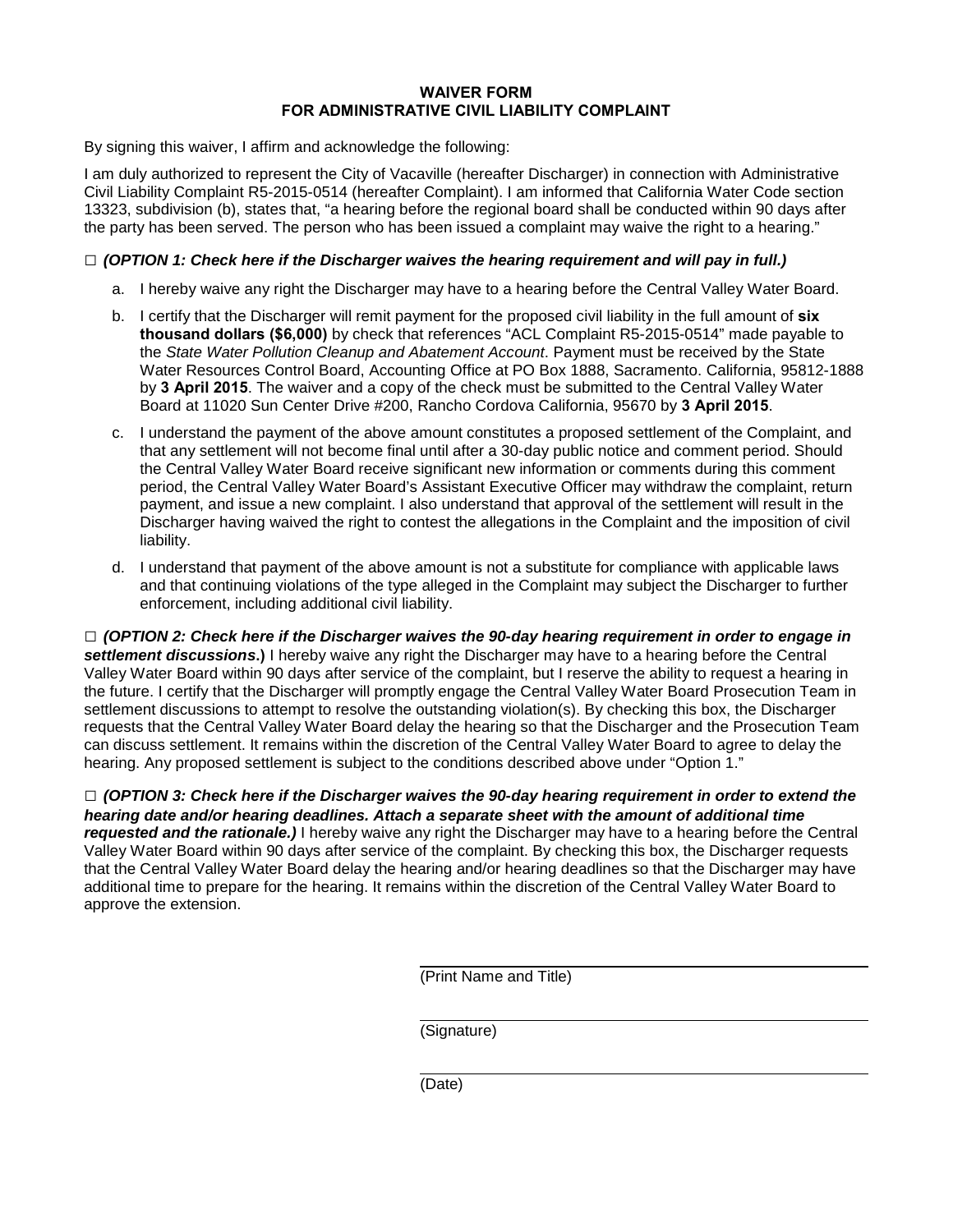#### **ATTACHMENT A TO ACLC R5-2015-0514 City of Vacaville Easterly Wastewater Treatment Plant**

RECORD OF VIOLATIONS (1 January 2014 – 31 December 2014) MANDATORY PENALTIES (Data reported under Monitoring and Reporting Programs R5-2008-0055-01 and R5-2014-0072)

|         | Date            | <b>Violation Type</b>                            | Units     | Limit | Measured | Period             | Remarks | <b>CIWQS</b> |
|---------|-----------------|--------------------------------------------------|-----------|-------|----------|--------------------|---------|--------------|
| $\star$ | 9/30/2013       | Chlorodibromomethane                             | $\mu$ g/L | 0.41  | 28       | Monthly<br>Average | 2       | 957592       |
|         |                 | WDRs R5-2008-0055-01 effective 14 June 2008      |           |       |          |                    |         |              |
|         | $8 -$ Jul $-14$ | <b>Total Trihalomethanes</b>                     | $\mu q/L$ | 122   | 124      | Maximum Daily      | 3       | 975312       |
|         |                 | <b>WDRs R5-2014-0072 effective 1 August 2014</b> |           |       |          |                    |         |              |
| 2       | 11-Aug-14       | Ammonia, Total (as N)                            | mq/L      | 2.3   | 7.5      | Maximum Daily      |         | 976822       |
| 3       | 11-Aug-14       | Ammonia, Total (as N)                            | lb/d      | 288   | 419      | Maximum Daily      |         | 976821       |

\* Addressed in ACLC R5-2014-0513. Shown to provide context for Remark "3" for subsequent violation.

### Remarks:

- 1. Serious Violation: For Group I pollutants that exceed the effluent limitation by 40 percent or more.
- 2. Serious Violation: For Group II pollutants that exceed the effluent limitation by 20 percent or more.
- 3. Non-serious violation falls within the first three violations in a 180-day period, thus is not subject to mandatory minimum penalties. Penalties that may be assessed for this violation are discretionary. This violation is not addressed or resolved in this ROV.
- 4. Non-serious violation subject to mandatory minimum penalties.

| <b>VIOLATIONS AS OF:</b>                    | 12/31/2014 |
|---------------------------------------------|------------|
| <b>Group I Serious Violations:</b>          |            |
| <b>Group II Serious Violations:</b>         | 0          |
| Non-Serious Violations Not Subject to MMPs: |            |
| Non-serious Violations Subject to MMPs:     | 0          |
| <b>Total Violations Subject to MMPs:</b>    | 2          |

**Mandatory Minimum Penalty = (2 Group I Violations) x \$3,000 = \$6,000**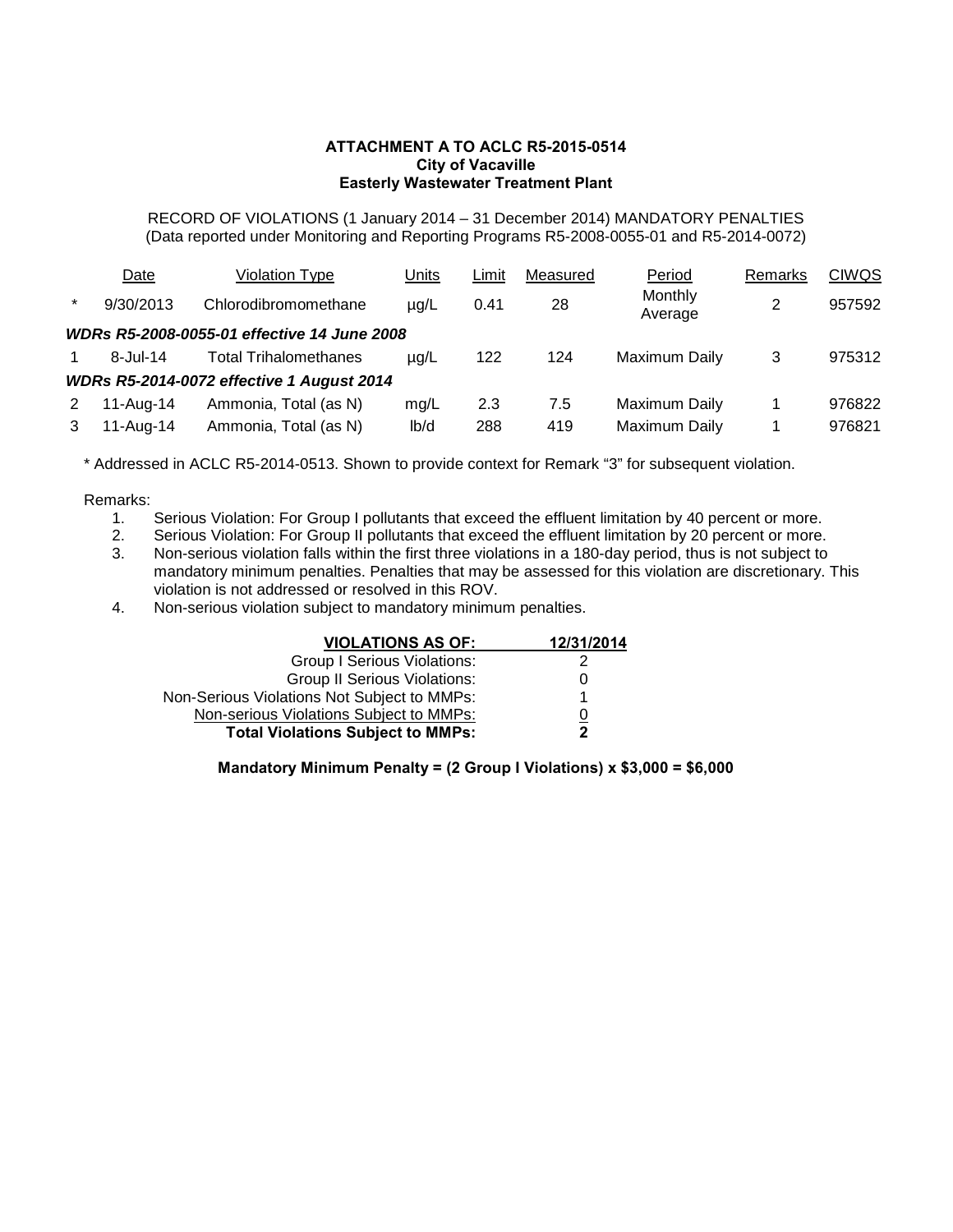

UTILITIES DEPARTMENT 650 Merchant Street Vacaville, CA 95688 707.469.6400 707.469.6480 (fax)

| <b>TRANSMITTAL</b> |  |
|--------------------|--|
|--------------------|--|

| Date:                              | March 31, 2015                                                                                                            |
|------------------------------------|---------------------------------------------------------------------------------------------------------------------------|
| To:                                | 28.3443102<br><b>Wendy Wyels</b><br>Central Valley Water Board<br>11020 Sun Center Drive 3200<br>Rancho Cordova, CA 95670 |
| From:                              | Royce Cunningham, Director of Utilities                                                                                   |
| Subject:                           | <b>BS 101 HB</b><br>Waiver Form ACL Complaint R5-2015-0514                                                                |
| Pc:                                | $120 - 2 - 2$                                                                                                             |
|                                    | The following items are being transmitted via:                                                                            |
| U.S. Mail<br>Certified Mail #<br>⋈ | Interoffice<br>OnTrac<br>Priority mail<br><b>Hand Delivered</b><br>7008 0150 0002 1977 4339                               |
| No. of Items                       | <b>Description</b>                                                                                                        |
|                                    | Waiver Form for Administrative civil Liability Complaint                                                                  |
| $\overline{2}$                     | Copy of Check #490533 \$6,000                                                                                             |
|                                    |                                                                                                                           |
|                                    |                                                                                                                           |
|                                    |                                                                                                                           |

## These are transmitted as checked below:

| ⊠      | As requested |              |
|--------|--------------|--------------|
| $\Box$ | For approval | $\mathbf{L}$ |
| $\Box$ | For your use | ΙI           |

For review and comment Approved as submitted

Approved as noted

- Returned for corrections
- $\Box$ Action Required

 $\Box$ 

 $\Box$ 

### **Remarks:**

The original check was mailed to:

SWRCB Attn: Pollution Clean-up & Abatement PO Box 1888 Sacramento, CA 95812-1888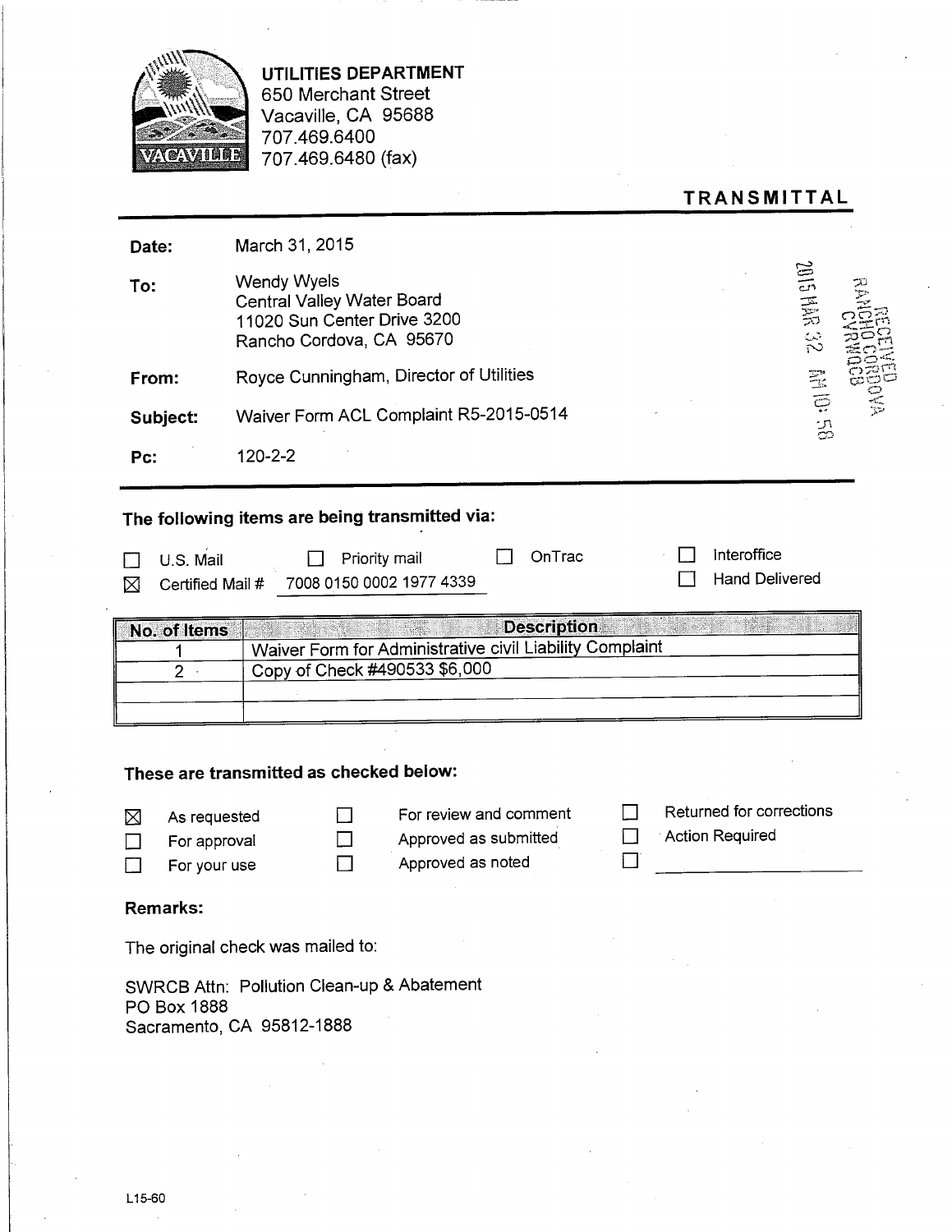#### **WAIVER FORM** FOR ADMINISTRATIVE CIVIL LIABILITY COMPLAINT

By signing this waiver, I affirm and acknowledge the following:

I am duly authorized to represent the City of Vacaville (hereafter Discharger) in connection with Administrative Civil Liability Complaint R5-2015-0514 (hereafter Complaint). I am informed that California Water Code section 13323, subdivision (b), states that, "a hearing before the regional board shall be conducted within 90 days after the party has been served. The person who has been issued a complaint may waive the right to a hearing."

### [2] (OPTION 1: Check here if the Discharger waives the hearing requirement and will pay in full.)

- a. I hereby waive any right the Discharger may have to a hearing before the Central Valley Water Board.
- b. I certify that the Discharger will remit payment for the proposed civil liability in the full amount of six thousand dollars (\$6,000) by check that references "ACL Complaint R5-2015-0514" made payable to the State Water Pollution Cleanup and Abatement Account. Payment must be received by the State Water Resources Control Board, Accounting Office at PO Box 1888, Sacramento. California. 95812-1888 by 3 April 2015. The waiver and a copy of the check must be submitted to the Central Valley Water Board at 11020 Sun Center Drive #200, Rancho Cordova California, 95670 by 3 April 2015.
- c. I understand the payment of the above amount constitutes a proposed settlement of the Complaint, and that any settlement will not become final until after a 30-day public notice and comment period. Should the Central Valley Water Board receive significant new information or comments during this comment period, the Central Valley Water Board's Assistant Executive Officer may withdraw the complaint, return payment, and issue a new complaint. I also understand that approval of the settlement will result in the Discharger having waived the right to contest the allegations in the Complaint and the imposition of civil liability.
- d. I understand that payment of the above amount is not a substitute for compliance with applicable laws and that continuing violations of the type alleged in the Complaint may subject the Discharger to further enforcement, including additional civil liability.

□ (OPTION 2: Check here if the Discharger waives the 90-day hearing requirement in order to engage in settlement discussions.) I hereby waive any right the Discharger may have to a hearing before the Central Valley Water Board within 90 days after service of the complaint, but I reserve the ability to request a hearing in the future. I certify that the Discharger will promptly engage the Central Valley Water Board Prosecution Team in settlement discussions to attempt to resolve the outstanding violation(s). By checking this box, the Discharger requests that the Central Valley Water Board delay the hearing so that the Discharger and the Prosecution Team can discuss settlement. It remains within the discretion of the Central Valley Water Board to agree to delay the hearing. Any proposed settlement is subject to the conditions described above under "Option 1."

□ (OPTION 3: Check here if the Discharger waives the 90-day hearing requirement in order to extend the hearing date and/or hearing deadlines. Attach a separate sheet with the amount of additional time requested and the rationale.) I hereby waive any right the Discharger may have to a hearing before the Central Valley Water Board within 90 days after service of the complaint. By checking this box, the Discharger requests that the Central Valley Water Board delay the hearing and/or hearing deadlines so that the Discharger may have additional time to prepare for the hearing. It remains within the discretion of the Central Valley Water Board to approve the extension.

|                        | Royce W. Cunningham, Director of Utilities |  |  |
|------------------------|--------------------------------------------|--|--|
| (Print Name and Title) |                                            |  |  |
|                        |                                            |  |  |
| (Signature)            |                                            |  |  |
|                        |                                            |  |  |
| (Date)                 |                                            |  |  |
|                        |                                            |  |  |